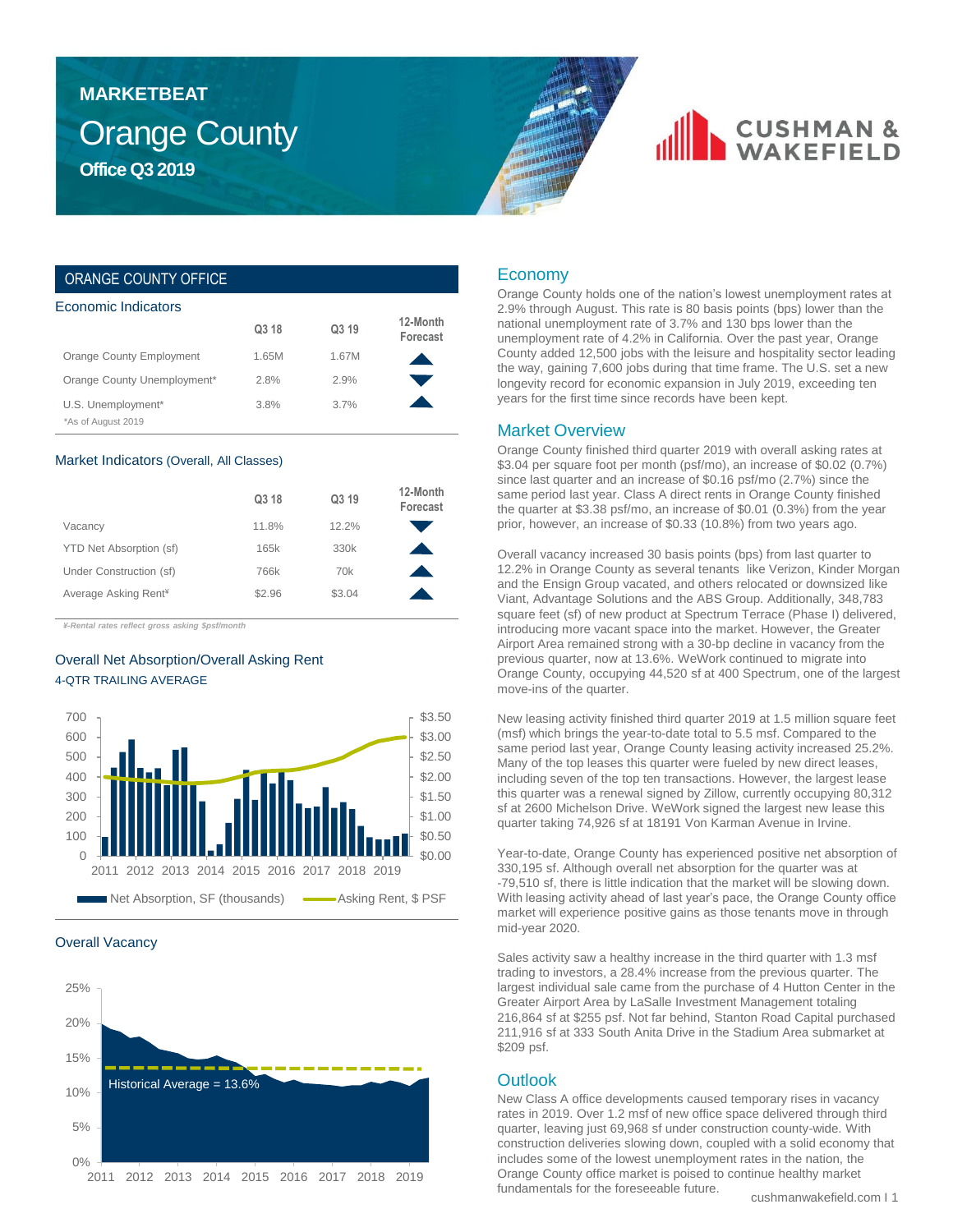### Orange County **MARKETBEAT Office Q3 2019**

# CUSHMAN &

| <b>SUBMARKET</b>                | <b>INVENTORY</b><br>(SF) | <b>SUBLET</b><br><b>VACANT</b><br>(SF) | <b>DIRECT</b><br><b>VACANT</b><br>(SF) | OVERALL<br><b>VACANCY</b><br><b>RATE</b> | <b>YTD</b><br><b>DIRECT NET</b><br><b>ABSORPTION</b><br>(SF) | <b>YTD</b><br><b>OVERALL NET</b><br><b>ABSORPTION</b><br>(SF) | **YTD<br><b>ACTIVITY</b><br>(SF) | <b>LEASING UNDER CNSTR</b><br>(SF) | <b>OVERALL</b><br><b>AVERAGE</b><br><b>ASKING RENT</b><br>(ALL CLASSES)* | DIRECT<br><b>AVERAGE</b><br><b>ASKING RENT</b><br>(CLASS A) |
|---------------------------------|--------------------------|----------------------------------------|----------------------------------------|------------------------------------------|--------------------------------------------------------------|---------------------------------------------------------------|----------------------------------|------------------------------------|--------------------------------------------------------------------------|-------------------------------------------------------------|
| South Santa Ana                 | 1,936,514                | 13,586                                 | 268,417                                | 14.6%                                    | 11,414                                                       | 32,097                                                        | 15,760                           | $\mathbf{O}$                       | \$2.88                                                                   | \$2.93                                                      |
| Costa Mesa                      | 5,504,797                | 85,996                                 | 746,433                                | 15.1%                                    | 42,975                                                       | 44,586                                                        | 255,153                          | $\overline{0}$                     | \$3.09                                                                   | \$3.47                                                      |
| Newport Beach                   | 8,020,306                | 76,056                                 | 597,460                                | 8.4%                                     | $-68,743$                                                    | $-110,371$                                                    | 366,136                          | $\mathbf{O}$                       | \$3.43                                                                   | \$3.50                                                      |
| Irvine                          | 24,218,764               | 140,378                                | 3,486,290                              | 15.0%                                    | 490,735                                                      | 389,261                                                       | 1,835,308                        | $\mathbf{O}$                       | \$3.30                                                                   | \$3.42                                                      |
| <b>GREATER AIRPORT AREA/CBD</b> | 39,680,381               | 316,016                                | 5,098,600                              | 13.6%                                    | 476,381                                                      | 398,932                                                       | 2,442,357                        | $\bf{0}$                           | \$3.26                                                                   | \$3.41                                                      |
| Irvine Spectrum                 | 10,683,540               | 208,709                                | 1,323,339                              | 14.3%                                    | 413,618                                                      | 432,620                                                       | 775,969                          | 69,968                             | \$3.73                                                                   | \$3.90                                                      |
| Lake Forest/R.S. Margarita      | 2,680,958                | $\circ$                                | 183,176                                | 6.8%                                     | $-58,990$                                                    | $-58,808$                                                     | 53,522                           | $\mathsf{O}\xspace$                | \$2.51                                                                   | \$2.70                                                      |
| Laguna Hills/Aliso Viejo        | 4,296,977                | 13,497                                 | 600,270                                | 14.3%                                    | $-157,439$                                                   | $-161,086$                                                    | 312,743                          | $\mathbf 0$                        | \$3.13                                                                   | \$3.29                                                      |
| Laguna Niguel/Laguna Beach      | 574,657                  | 3,000                                  | 52,092                                 | 9.6%                                     | $-10,889$                                                    | $-13,889$                                                     | 9,747                            | $\mathbf{O}$                       | \$2.91                                                                   | \$3.15                                                      |
| Mission Viejo                   | 1,289,140                | 29.602                                 | 151,040                                | 14.0%                                    | $-51,266$                                                    | $-79,868$                                                     | 48,117                           | $\mathbf{O}$                       | \$2.75                                                                   | \$3.01                                                      |
| S.J. Cap/S. Clemente/Dana Point | 1,274,048                | $\mathbf 0$                            | 33,888                                 | 2.7%                                     | $-2,918$                                                     | $-2,918$                                                      | 30,144                           | $\mathsf{O}\xspace$                | \$2.48                                                                   | \$2.38                                                      |
| <b>SOUTH COUNTY</b>             | 20,799,320               | 254,808                                | 2,343,805                              | 12.5%                                    | 132,116                                                      | 72,692                                                        | 1,230,242                        | 69,968                             | \$3.33                                                                   | \$3.61                                                      |
| Seal Beach                      | 310,241                  | $\circ$                                | 19,352                                 | 6.2%                                     | 8,167                                                        | 11,778                                                        | 21,654                           | $\mathbf 0$                        | \$3.35                                                                   | \$3.35                                                      |
| Westminster                     | 262,284                  | $\mathbf 0$                            | 792                                    | 0.3%                                     | 9,028                                                        | 9,028                                                         | 19,521                           | $\mathbf{O}$                       | \$2.25                                                                   | N/A                                                         |
| Huntington Beach                | 1,303,980                | $\Omega$                               | 104,759                                | 8.0%                                     | $-19,004$                                                    | $-19,004$                                                     | 89,977                           | $\mathbf{O}$                       | \$3.14                                                                   | \$3.23                                                      |
| Fountain Valley                 | 320,225                  | $\Omega$                               | 30,932                                 | 9.7%                                     | $-26,329$                                                    | $-26,329$                                                     | 7,676                            | $\mathsf{O}\xspace$                | \$1.84                                                                   | N/A                                                         |
| Garden Grove                    | 541,785                  | $\mathbf 0$                            | 30,765                                 | 5.7%                                     | $-4,930$                                                     | $-1,804$                                                      | 4,493                            | $\mathsf{O}\xspace$                | \$1.95                                                                   | N/A                                                         |
| Los Alamitos/Stanton            | 435,342                  | $\mathbf 0$                            | 164,015                                | 37.7%                                    | $-4,562$                                                     | $-4,562$                                                      | 159,583                          | $\mathsf{O}\xspace$                | \$1.60                                                                   | N/A                                                         |
| Cypress                         | 1,212,927                | $\overline{0}$                         | 114,375                                | 9.4%                                     | 13,117                                                       | 13,117                                                        | 161,552                          | $\mathsf{O}\xspace$                | \$2.11                                                                   | N/A                                                         |
| <b>WEST COUNTY</b>              | 4,386,784                | $\bf{0}$                               | 464,990                                | 10.6%                                    | $-24,513$                                                    | $-17,776$                                                     | 464,456                          | $\mathbf{0}$                       | \$2.54                                                                   | \$3.25                                                      |
| Parkcenter Area                 | 2,701,253                | 4,841                                  | 210,943                                | 8.0%                                     | 40,467                                                       | 35,626                                                        | 210,314                          | $\mathbf{O}$                       | \$2.34                                                                   | \$2.80                                                      |
| Stadium Area                    | 3,617,010                | 41,586                                 | 327,123                                | 10.2%                                    | $-70,636$                                                    | $-71,355$                                                     | 189,527                          | $\mathsf{O}\xspace$                | \$2.77                                                                   | \$2.87                                                      |
| The City Area                   | 2,277,180                | 8,434                                  | 303,516                                | 13.7%                                    | $-37,733$                                                    | $-46,167$                                                     | 68,331                           | $\mathsf{O}\xspace$                | \$2.90                                                                   | \$2.97                                                      |
| Main Place Area                 | 2,051,411                | 18,992                                 | 327,125                                | 16.9%                                    | $-71,766$                                                    | $-90,758$                                                     | 134,263                          | $\mathsf{O}\xspace$                | \$2.68                                                                   | \$2.98                                                      |
| Tustin (South of I-5)           | 783,575                  | $\mathbf 0$                            | 165,582                                | 21.1%                                    | $-19,749$                                                    | $-19,749$                                                     | 101,397                          | $\overline{0}$                     | \$2.39                                                                   | N/A                                                         |
| Santa Ana                       | 3,022,412                | 8.102                                  | 430,298                                | 14.5%                                    | $-28,953$                                                    | $-37,055$                                                     | 134,140                          | $\mathbf{O}$                       | \$2.34                                                                   | N/A                                                         |
| North/East Anaheim              | 2,978,550                | $\mathbf 0$                            | 301,864                                | 10.1%                                    | $-10,721$                                                    | $-10,721$                                                     | 150,381                          | $\mathbf{O}$                       | \$2.39                                                                   | \$2.55                                                      |
| East Orange                     | 427,246                  | $\mathbf 0$                            | 12,691                                 | 3.0%                                     | 5,280                                                        | 5,280                                                         | 11,451                           | $\mathsf{O}\xspace$                | \$2.46                                                                   | N/A                                                         |
| Civic Center Area               | 2,032,872                | $\mathbf 0$                            | 197,868                                | 9.7%                                     | 56,155                                                       | 56,155                                                        | 155,972                          | $\mathsf{O}\xspace$                | \$1.87                                                                   | \$2.65                                                      |
| <b>CENTRAL COUNTY</b>           | 19,891,509               | 81,955                                 | 2,277,010                              | 11.9%                                    | $-137,656$                                                   | $-178,744$                                                    | 1,155,776                        | $\bf{0}$                           | \$2.49                                                                   | \$2.90                                                      |
| Fullerton                       | 1,398,121                | $\mathbf 0$                            | 40,093                                 | 2.9%                                     | $-19,795$                                                    | $-19,795$                                                     | 6,910                            | $\mathbf 0$                        | \$2.40                                                                   | N/A                                                         |
| Brea/La Habra                   | 3,920,786                | 5,859                                  | 107,887                                | 2.9%                                     | 36,889                                                       | 90,362                                                        | 160,292                          | $\mathbf{O}$                       | \$2.45                                                                   | \$2.65                                                      |
| Placentia/Yorba Linda           | 270,646                  | $\overline{0}$                         | 20,105                                 | 7.4%                                     | $-13,502$                                                    | $-13,502$                                                     | 31,507                           | $\mathbf{O}$                       | \$1.98                                                                   | N/A                                                         |
| Buena Park/La Palma             | 1,172,333                | 2,676                                  | 155,637                                | 13.5%                                    | $-6,525$                                                     | $-1,974$                                                      | 45,704                           | $\mathsf{O}\xspace$                | \$2.41                                                                   | \$2.88                                                      |
| <b>NORTH COUNTY</b>             | 6,761,886                | 8,535                                  | 323,722                                | 4.9%                                     | $-2,933$                                                     | 55,091                                                        | 244,413                          | $\bf{0}$                           | \$2.39                                                                   | \$2.78                                                      |
| <b>O.C. MARKET TOTALS</b>       | 91,519,880               | 661,314                                | 10,508,127                             | 12.2%                                    | 443,395                                                      | 330,195                                                       | 5,537,244                        | 69,968                             | \$3.04                                                                   | \$3.38                                                      |

\*Rental rates reflect gross asking \$psf/month \*\*Does not include Renewals

| <b>CLASS</b> | <b>INVENTORY</b><br>(SF) | <b>SUBLET</b><br><b>VACANT</b><br>(SF) | <b>DIRECT</b><br><b>VACANT</b><br>(SF) | <b>OVERALL</b><br><b>VACANCY</b><br><b>RATE</b> | <b>YTD</b><br>(SF) | <b>YTD</b><br>DIRECT NET OVERALL NET.<br>ABSORPTION ABSORPTION<br>(SF) | <b>YTD</b><br><b>LEASING</b><br><b>ACTIVITY</b><br>(SF) | UNDER CNSTR<br>(SF) | <b>OVERALL</b><br><b>AVERAGE</b><br><b>ASKING</b><br>RENT* | <b>DIRECT</b><br><b>AVERAGE</b><br><b>ASKING</b><br>RENT* |
|--------------|--------------------------|----------------------------------------|----------------------------------------|-------------------------------------------------|--------------------|------------------------------------------------------------------------|---------------------------------------------------------|---------------------|------------------------------------------------------------|-----------------------------------------------------------|
| Class A      | 42.720.148               |                                        | 576,110 6,371,308                      | 16.3%                                           | 304.842            | 185.133                                                                | 2,819,831                                               | 69.968              | \$3.35                                                     | \$3.38                                                    |
| Class B      | 46.743.285               |                                        | 83.484 4.067.321                       | 8.9%                                            | 156.215            | 162.724                                                                | 2,678,154                                               |                     | \$2.57                                                     | \$2.58                                                    |
| Class C      | 2.056.447                | 1.720                                  | 69.498                                 | 3.5%                                            | $-17,662$          | $-17.662$                                                              | 39.259                                                  |                     | \$2.00                                                     | \$1.98                                                    |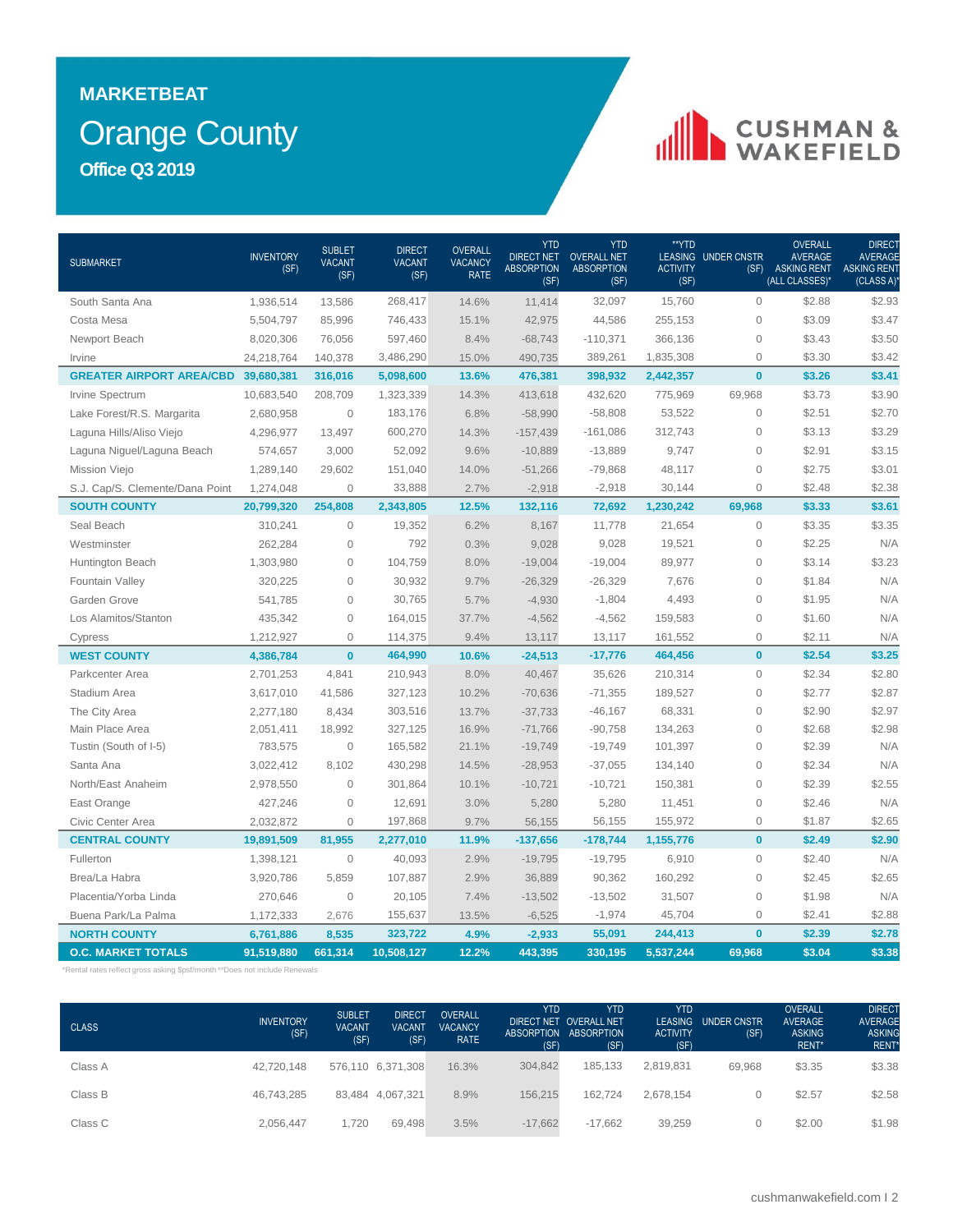### Orange County **MARKETBEAT Office Q3 2019**

### CUSHMAN &

### Key Lease Transactions Q3 2019

| <b>PROPERTY</b>          | <b>SF</b> | <b>TENANT</b>                          | <b>TRANSACTION TYPE</b> | <b>SUBMARKET</b>         |
|--------------------------|-----------|----------------------------------------|-------------------------|--------------------------|
| 2600 Michelson Drive     | 80,312    | Zillow                                 | Renewal*                | Irvine                   |
| 18191 Von Karman Avenue  | 74,926    | WeWork                                 | New Lease               | Irvine                   |
| 17100 Laguna Canyon Road | 43,789    | Kajabi                                 | New Lease               | Irvine Spectrum          |
| 801 East Katella Avenue  | 43,286    | <b>Planned Parenthood</b>              | New Lease               | Stadium Area             |
| 100 Bayview Circle       | 35,246    | <b>Green Street Advisors</b>           | New Lease               | Newport Beach            |
| 15326 Alton Parkway      | 36,621    | <b>Axonics Modulation Technologies</b> | New Lease               | Irvine Spectrum          |
| 15 Enterprise            | 30,703    | MicroVention                           | New Lease               | Laguna Hills/Aliso Viejo |
| 17838 Gillette Avenue    | 28,250    | Conduent                               | Renewal*                | Irvine                   |
| 888 San Clemente Drive   | 24,954    | <b>UBS Financial Services</b>          | Renewal*                | Newport Beach            |
| 18100 Von Karman Avenue  | 24,234    | The TJX Companies                      | New Lease               | Irvine                   |

\*Renewal – not included in Leasing Activity Statistics

### Key Sales Transactions Q3 2019

| <b>PROPERTY</b>                     | <b>SF</b> | <b>SELLER / BUYER</b>                                     | PRICE / SPSF         | <b>SUBMARKET</b>      |
|-------------------------------------|-----------|-----------------------------------------------------------|----------------------|-----------------------|
| 1600 & 1610 East Saint Andrew Place | 390,600   | The Brookhollow Group /<br><b>Drawbridge Realty</b>       | \$97,500,000 / \$250 | Santa Ana             |
| 4 Hutton Centre Drive               | 216,864   | Lakeside Partners, LLC /<br>LaSalle Investment Management | \$55,400,000 / \$255 | South Santa Ana       |
| 333 South Anita Drive               | 211,946   | PRES Companies /<br>Stanton Road Capital, LLC             | \$44,300,000 / \$209 | Stadium Area          |
| 17011 Beach Boulevard               | 208,836   | Decron Properties / Onni Group                            | \$41,593,255 / \$199 | Huntington Beach      |
| 2742 Dow Avenue                     | 51,588    | Bristol Park Health /<br><b>Cress Capital Partners</b>    | \$15,900,500 / \$308 | Tustin (South of I-5) |
| 22800 Savi Ranch Parkway            | 48,895    | Savi Ranch Parkway, LLC /<br><b>Dollinger Properties</b>  | \$8,150,000 / \$167  | Placentia/Yorba Linda |
| 2183 Fairview Road                  | 36,907    | Newport Victoria /<br>George Urban Propeties              | \$6,860,000 / \$186  | Costa Mesa            |
| 18012 Cowan                         | 26,481    | Howard Matthews / Mark Thompson                           | \$7,066,250 / \$267  | Irvine                |